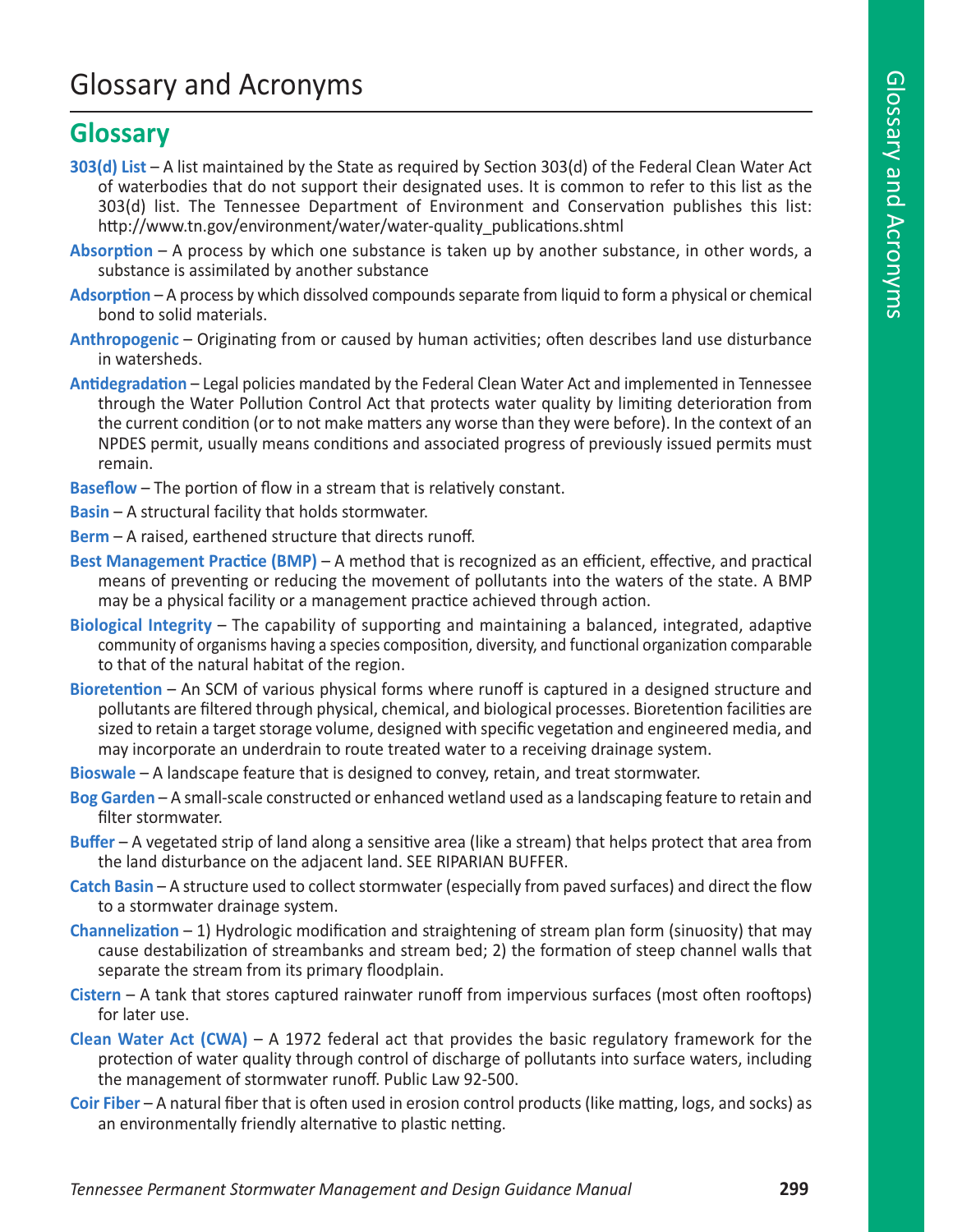- **Combined Sewer System (CSS)** A collection system that accepts both municipal wastewater and stormwater. The system directs the combined water to a treatment facility.
- **Combined Sewer Overflow (CSO)/ Sewer Overflow** Overflow from a sewer system that occurs when the system is overwhelmed with excessive water – typically occurring during a storm event. The overflow results in a discharge of a mixture of partially treated wastewater and runoff to surface **water.**
- **Concentrated Flow** A flow regime where water flows in a channel the moving water is concentrated, as opposed to being spread out across the landscape, as in sheet flow.

**Confluence** – The point where one waterbody flows into another.

**Constructed Wetland** – A wetland that is designed specifically to capture and remove pollutants and created on a site that previously was not a wetland.

**Contour** – A path on the land where the elevation remains constant; describes topography or relief.

- **Contributing Drainage Area (CDA)** The land area from which surface water drains to a specific point of reference.
- **Culvert** Pipe or box structure that drains surface water or runoff under a roadway or embankment.
- **Design Element** A term used in reference to a land area input in the Tennessee Runoff Reduction Assessment Tool that has an identified land area and management.
- **Design Storm** The precipitation depth with a specific return period or frequency which may be used to size and select materials for stormwater treatment.
- **Designated Use** The use of a water resource as identified by the state. In Tennessee, these include fish and aquatic life, recreation, drinking water supply, irrigation, industrial water supply, livestock and wildlife watering, and navigation.
- **Detention** Temporary storage of stormwater to decrease peak flow rate into receiving waters. Typically relates to a basin.
- **Discharge** 1) The release of a water containing pollutants into surface waters, 2) or the volume of water that passes a certain point in time.
- **Downspout Disconnection** Disconnecting the rooftop impervious surface from the stormwater conveyance system as to reduce total runoff volume by allowing downspouts to drain onto pervious surface or into another retention practice.
- **Drainage Area** The area that contributes runoff to a point of reference and is enclosed by a ridgeline or divide. See Basin.
- **Dry Detention** An SCM that provides stormwater flow control designed to temporarily store and release stormwater at an acceptable rate (for permanent stormwater management).
- **Ecoregion** A recurring pattern of ecosystems associated with characteristic combinations of soil and landform that characterise that region-Brunckhorst, D. (2000). Bioregional planning: resource management beyond the new millennium. Harwood Academic Publishers: Sydney, Australia.
- **Ecosystem Services** Collectively, the processes that occur in the environment that benefit humans and society. For example, water purification in wetlands, nutrient cycling in streams, and carbon storage in soil.

**Effluent** – Water that has passed through a treatment process and discharged into the environment.

**Energy Dissipater** – A structure used to absorb the energy carried by concentrated flow and reduce velocity.

**Engineered Media** – Engineered mixture of materials (such as sand, soil, clay, granular activated carbon, perilite, zoelite, compost, organic matter, water treatment residuals, etc.) that is designed to infiltrate and filter pollutants from stormwater runoff.

- **Environmental Site Design** Method of using small-scale stormwater management practices, nonstructural techniques, and better site planning to mimic natural hydrologic runoff characteristics and minimize the impact of land development on water resources. Similar terms include low impact development, green infrastructure, and better site design.
- **Erosion** The detachment and transport of soil or rock due to physical movement of water or air or other chemical or biological means.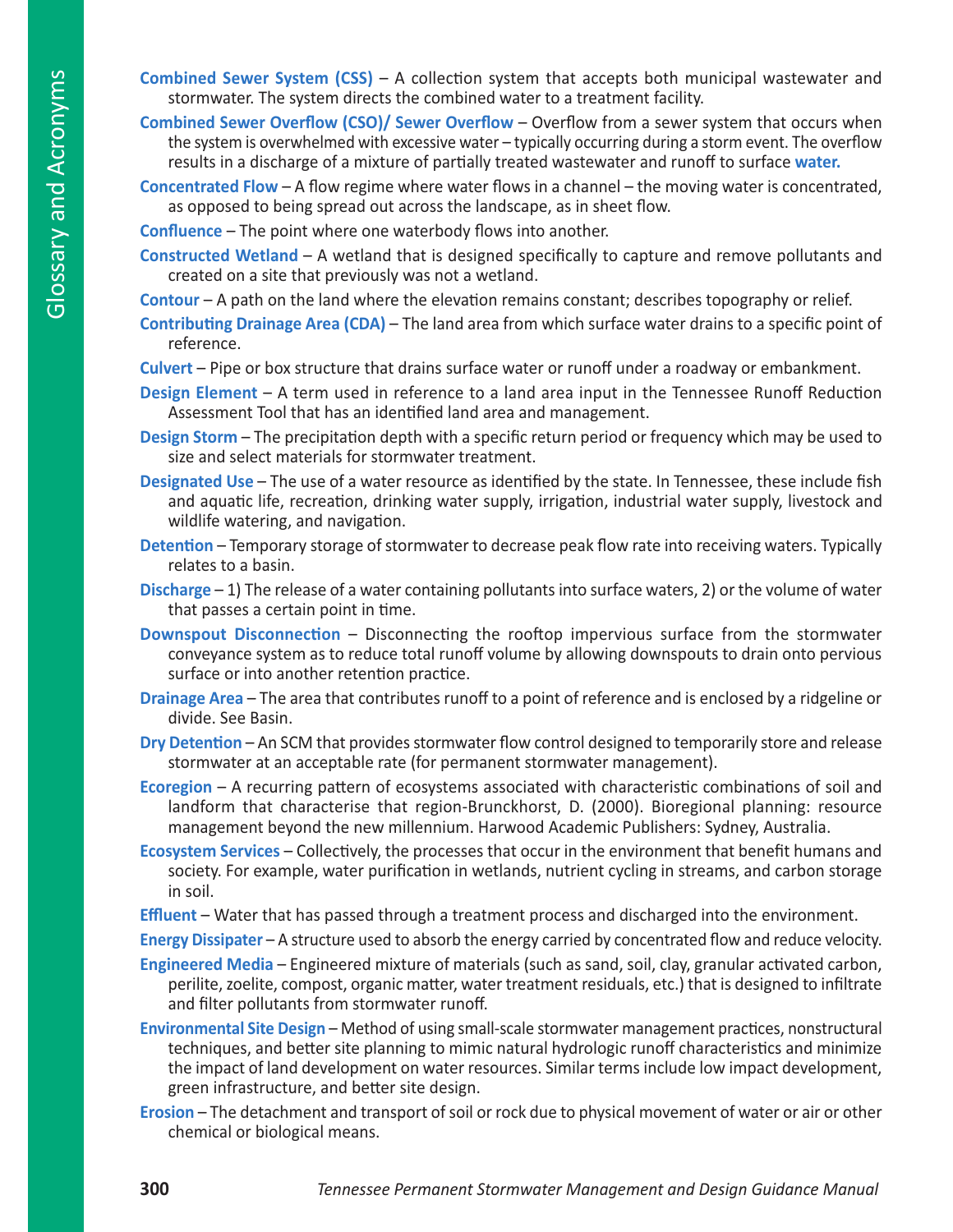- **Erosion Control Matting**  A sheet-like material that is placed on the soil surface to reduce erosion. These materials are typically used to protect the soil during the germination and growth of the permanent vegetation and are made of various materials.
- **Eutrophication** The process of being well nourished; an enrichment of nutrients (mostly nitrogen and phosphorus) in surface waterbodies that may result in excessive aquatic plant growth – frequently associated with algal blooms. Eventually may lead to the filling in and loss of the water body.

**Evapotranspiration** – The sum of evaporation of water from the soil and transpiration of water from plants.

- **Exceptional Tennessee Waters**  1) Surface waters of the state that satisfy a set of characteristics, including being within state or national parks, wildlife refuges, wilderness or national areas; 2) State or Federal Scenic Rivers; Federally-designated critical habitat; 3) waters within an area designated as Lands Unsuitable for Mining; 4) waters with naturally reproducing trout; 5) waters with exceptional biological diversity or; 6) waters with outstanding ecological or recreational value as determined by TDEC.
- **Exfiltration** The process in which water moves out of a media, or permeable pavement.
- **Extended Detention**  Design for the temporary storage of stormwater in a detention facility that gradually discharges volume, allowing for increased settling of pollutants and protection of receiving channels. See wet pond.
- **Filter Strip** An SCM that uses dense vegetation with uniform grade to slow runoff and facilitate deposition of sediment in runoff before runoff reaches surface water.
- **First Flush** The stormwater that is first to run off a surface and usually carries the largest load of pollutants. Generally considered to be the first inch of rainfall.
- **Floatables** Litter and debris that will float and travel with water.
- **Floodplain** The flat area along a stream between the streambank and the valley wall that is periodically inundated by floodwaters.
- **Flow Path** The path water takes as it moves across land surfaces.
- **Forebay** A separate segment within a stormwater basin used to trap sediment, chosen to facilitate maintenance and removal of the sediment. Use of a forebay is intended to facilitate sedimentation and thus protect other unit treatment processes.
- **Green Infrastructure (GI)** Using natural hydrologic features and open space to manage water and provide environmental and community benefits. Similar terms include low impact development and environmental site design.
- **Green Roof**  A rooftop that is covered with beds or a single bed of soil and vegetation and designed to infiltrate precipitation. An extensive application uses media depths between 4-6 inches deep, while an intensive application is deeper than 6 inches. Also known as a vegetated roof.
- **Groundwater** Water below the ground surface.
- **Heavy Metals**  Elements, such as zinc, mercury, lead, and copper. These elements can become dissolved in stormwater and are prone to accumulate in urban areas due to anthropogenic activities (mainly automobile use).
- **Hotspots** A term used to describe land use or activities that pose a relatively higher potential threat to surface or groundwater pollution due to the nature of contaminants that are associated with the operations and land use. Some examples are, but not limited to, gasoline stations, trash collection areas, mulching operations, chemical storage facilities, car washes, nurseries, golf courses, etc.
- **Hydraulic Residence Time (HRT)** The time that a volume of water is held within a defined area. Generally, the longer the HRT, the more effective the treatment of stormwater pollution.
- **Hydric Soils**  A soil that is saturated, flooded, or ponded long enough during the growing season to develop anaerobic conditions that favor the growth and regeneration of water-loving vegetation.
- **Hydrocarbons** Organic chemical compounds that are made up of solely carbon and hydrogen. Predominantly used as combustible fuel and, as solid state, asphalt. A pollutant of concern in urban areas due to their contribution to ground level ozone and smog.
- **Hydrograph** A graph that depicts the flowrate past a specific point of reference as a function of time.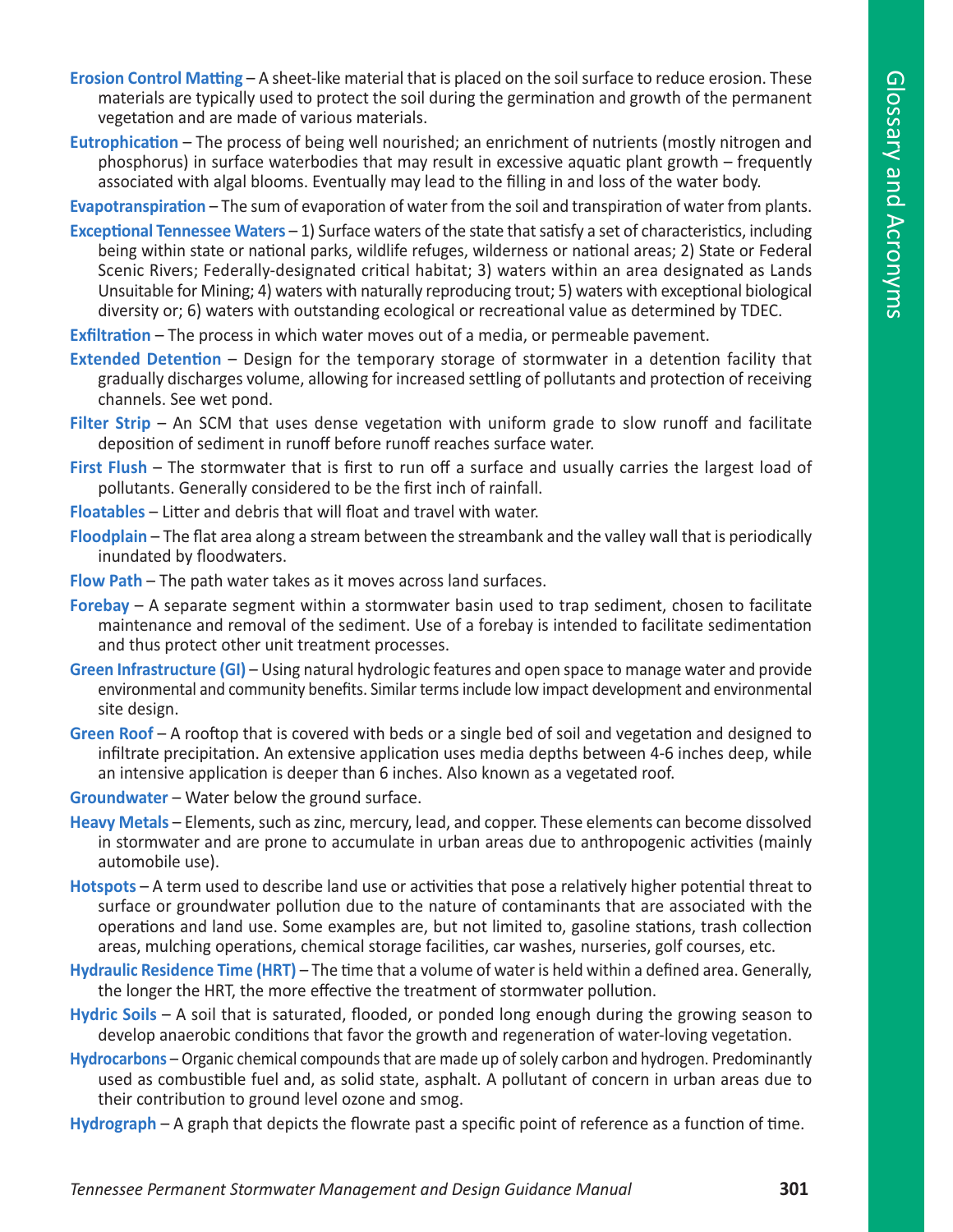- **Hydrologic Cycle** The continuous movement of water on, above, or below the earth surface through processes including precipitation, interception, condensation, evapotranspiration, infiltration/percolation, storage, runoff, surface water, groundwater, and interflow.
- **Hydrologic Unit Code (HUC)** A standardized watershed classification system created by the USGS. See Section II B for more on Tennessee HUCs.
- **Illicit Discharge** Any discharge to a municipal separate storm sewer that is not entirely composed of stormwater, except discharges authorized under an NPDES permit and discharges resulting from fire fighting activities.
- **Impaired Water** A segment of surface waters that has been identified as failing to support its designated uses.
- **Impervious Surface** 1) A hard surface that either prevents or limits the movement of water into the soil as would naturally occur in a pre-development condition. 2) A hard surface that causes water to runoff in greater quantities than that occurring under natural or pre-development conditions, usually associated with building structures or pavement.

**Infiltration** – The movement of water into the ground surface.

- **Infiltration Area** An SCM used with downspout/impervious surface disconnection where an area's vegetation and soil are sized and designed to receive and infiltrate runoff from impervious surfaces.
- **Infiltration Trench** A runoff reduction facility that captures stormwater in a long and narrow pit that is filled with porous material (usually a sand mixture) and holds water until it has time to soak into surrounding native soils; usually used in areas with poor draining soils.

**Inlet** – The location where water flows into a structure or facility.

**Interflow** – The rapid lateral flow of water below the ground surface and above the water table.

- **Karst** Geological formations shaped by the dissolution of soluble rock, usually carbonate rock like limestone or dolomite.
- **Load** 1) A measurement of total mass of a constituent in water. 2) The product of the concentration and the water volume
- **Low Impact Development (LID)** A style of development that incorporates techniques to minimize impacts to natural resources, preserves ecosystem services, and implements best management practices to mimic natural hydrology.
- **Management** A clearly defined state of soil and vegetation that provides the desired degree of infiltration and contaminant removal under the design conditions. This design condition is considered to be 15 years following stabilization, when the site has reached a reasonable level of maturity and is undergoing only gradual changes. The management is the defined desired endpoint, and depends on a series of techniques to get from the current disturbed condition to that endpoint. A management has clearly defined specifications including vegetation type and density, soil hydrologic characteristics, etc. The term Cover is sometimes used to describe a management that has minimal inputs.
- **Managed Vegetated Area (MVA) An SCM that describes and area that sustains a determinant density** and type of vegetated cover such that it intercepts rainfall, covers the soil surface and has an established root matrix.
- **Maximum Extent Practicable (MEP)** Technology-based discharge standard for MS4s to reduce pollutants in stormwater discharges as established by the CWA. MS4 operators shall develop and implement their programs to reduce the discharge of pollutants to the maximum extent practicable, including management practices, control techniques and system, design and engineering methods, and such other provisions appropriate for the control of pollutants.
- **Minimum Control Measure** Stated requirements from the USEPA for permitted groups to be in compliance and include the implementation of selected BMPs to minimize stormwater and related pollutants into surface waters.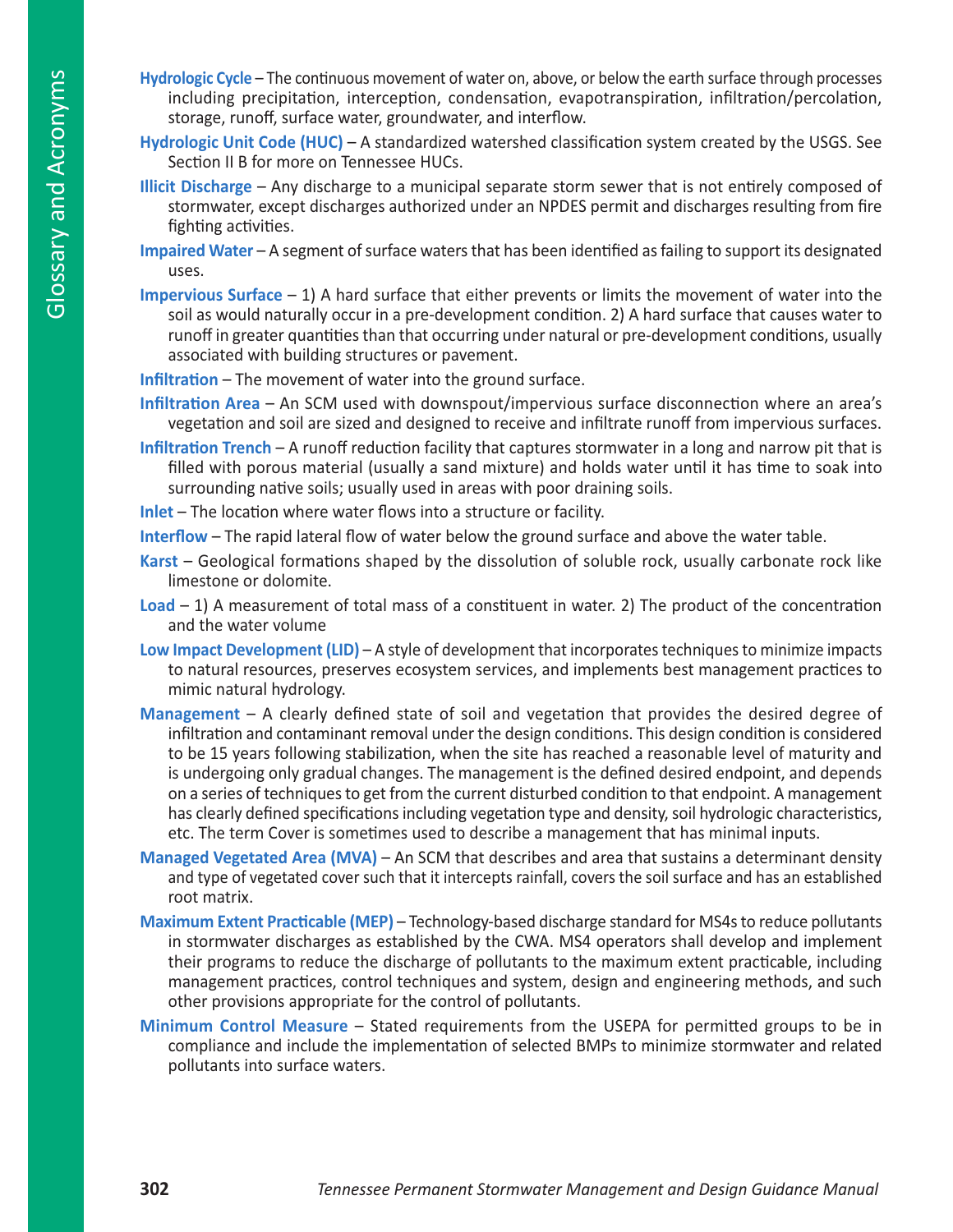- **Municipal Separate Storm Sewer System (MS4)** A stormwater drainage network (including road drainage systems, municipal streets, catch basins, curbs, gutters, ditches, man-made channels, SCMs, or storm drains) that are owned or operated by a local government or designated entity (such as a State, city, town, borough, county, parish, district, association, or other public body). See Section II C for the MS4s in Tennessee.
- **National Pollutant Discharge Elimination System (NPDES)** A provision of the CWA that prohibits the discharge of pollutants into waters of the United States unless a permit is issued by the USEPA, state, or tribal government.
- **Native Vegetation** Vegetation that is naturally found in an area and adapted to the climate, which makes them good candidates for many bioengineered BMPs.
- **Nonpoint Source (NPS)** Diffuse pollution source without a single point of origin. Commonly references NPS are agriculture, forestry, mining operations, dams, channels, and urbanized areas.
- **Nutrients** Compounds that are needed for growth of any biological organism and often carried in harmful quantities by runoff from over-fertilized areas; high nutrient concentrations lead to eutrophication in surface waters. Major nutrients include nitrogen, phosphorus, and potassium.
- **Outlet** The point of release of water usually through a control, such as a concrete structure.
- **Overflow Spillway** A control structure that safely delivers storm flows that exceeds the capacity of a structural practice to receiving stormwater conveyance system or waters of the state.
- **Pathogen** An organism that causes disease.
- **Percolation (Perc) Test** A test that quantifies the rate of infiltration through soils, which is associated with soil hydraulic conductivity.
- **Perennial Vegetation** Plants live for longer than 2 years and re-establish from the same rootstock.
- **Permeability** The ease at which water flows through soil or rock.
- **Permeable Pavement**  Alternative pavement surfaces that allow rainwater or stormwater runoff to filter through voids in pavement surface into an underlying stone reservoir, where it is temporarily stored and/or infiltrated.
- **Permeable Pavers** Interlocking block system typically used in driveways, parking lots, and sidewalks, designed to infiltrate precipitation into a porous subgrade and into native soils or underdrain.
- **Pervious Concrete** Permeable concrete that is mixed of course aggregates (minimal sand) and installed in a special way as to leave pathways for water to infiltrate into a porous subgrade.
- **Physiographic Region** A geographic region with similar geomorphology, rock, and soil structure, also known as provinces. Tennessee has a very diverse physiography with 10 distinct regions: the Unaka Mountains, which is part of the Blue Ridge); the Great Valley of East Tennessee, which is part of the Appalachian Ridge and Valley; the Cumberland Plateau; the Sequatchie Valley; the Western and Eastern Highland Rim; which circles the Central Basin; the Western Valley; the Plateau Slope of W. Tennessee; and the Mississippi Flood Plain. The latter two are part of the Gulf Coastal Plain.
- **Point Source** A confined, discernible conveyance that discharges into surface waters. This term refers to but is not limited to a pipe, ditch, channel, tunnel, conduit, well, discrete fissure, container, rolling stock, concentrated animal feeding operation, landfill leachate collection system, vessel or other floating craft from which pollutants are or may be discharged. This term does not include return flows from irrigated agriculture or agricultural runoff.
- **Pollutant** A contaminant in a concentration or amount that adversely alters the physical, chemical, or biological properties of the natural environment.
- **Pollutant Removal**  A requirement of permanent stormwater management systems; the desired outcome of treatment stormwater control measures. Generally, total suspended solids is used as a surrogate for overall pollutant removal.

**Porosity** – The ratio of void space to total volume of a soil or other media.

**Pre-development Conditions** – The condition that existed just prior to the disturbance at hand; often a target for design of stormwater control facilities.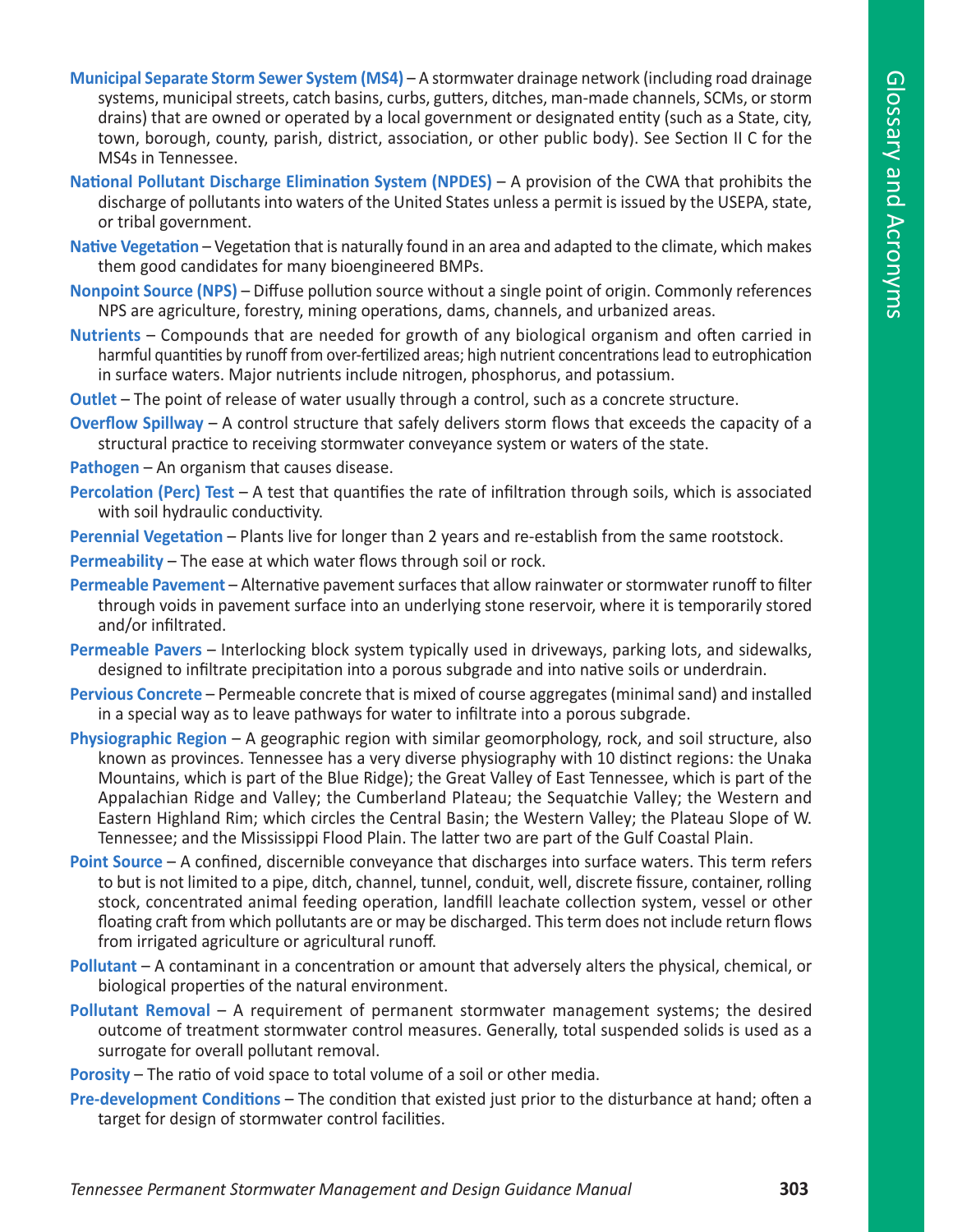- Glossary and Acronyms Glossary and Acronyms
- **Rain Barrel**  A small storage container used to capture rooftop runoff from downspouts and store for later use.
- **Rain Garden** A shallow depression (usually 6" deep when complete) in the landscape created to capture rooftop and/or driveway runoff and infiltrate it into the ground. Rain gardens usually contain perennial vegetation, amended soils, and mulch.
- **Rainwater Harvesting** A system of collecting rainwater in tanks and releasing it for later use as a water supply. If managed appropriately, runoff can be reduced.
- **Receiving Waters**  A river, stream, lake, or other waterway into which wastewater, treated water, or other material is discharged.
- **Redevelopment** Alteration of developed land that disturbs one acre or more, or less than one acre if part of a larger common development plan, and increases the site or building impervious footprint.
- **Restoration** The management of physical, chemical, or biological characteristics of a site with the goal of returning natural or pre-development functions to sites that formerly supported a healthy aquatic ecosystem.
- **Retention** The process of collecting and holding a designed volume of stormwater runoff that does not leave the SCM as surface flow.
- **Return Frequency** An estimate of the probability of the occurrence of a storm event or stream flow of a certain intensity or magnitude. By definition, the inverse of frequency is the return period, or expected time between similarly sized events.
- **Rip Rap** A layer of protective rock placed in erosion-prone areas or sloughing slopes only to be used when vegetative controls are not adequate.
- **Riparian Buffer/Zone** Area of land that runs between a waterway and land disturbance and provides ecological services for water quality and wildlife habitat. Critical functions of a riparian buffer include providing shade a source of organic matter, stabilizing banks, attenuating stormwater runoff, filtering eroded sediments, and facilitating the uptake and treatment of nutrients.
- **Runoff** The rainfall that is shed by the landscape to a receiving waterbody; when rainfall exceeds the infiltration capacity of the land.
- **Runoff Reduction** A requirement of permanent stormwater management systems; An approach to permanent stormwater management that uses avoidance and minimizing design approaches as well as infiltration-based control measures to reduce the amount of impervious surface runoff.
- **Saturated** A moisture condition when the soil void space is fully occupied with water
- **Sediment** Eroded rock and soil material that has been moved and subsequently deposited. Material generated by weathering or erosion that has been transported by wind, water, or gravity. In watersheds, sediment is transported in streams.
- **Sheet Flow** The thin layer of water that accumulates on the soil surface and moves down gradient as a sheet of water.
- **Siltation** 1) The accumulation or deposition of sediment. 2) Pollution of surface water by fine particulate matter with particle sizes in the silt and clay range; usually associated with loss of biological integrity.
- **Soil Amelioration** A technique of physical manipulation and/or adding soil amendments to restore the lost capacity of a soil to grow plants or hold water. Also called soil restoration.
- **Soil Amendment**  A soil additive, usually organic matter, used to increase quality and structure of degraded soils.
- **Soil Texture** The ratio of sand, silt, and clay that creates the mineral soil matrix.
- **Sorption** The combination of the adsorption and absorption processes
- **Storage Volume** Volume of stormwater that a structural control facility is designed to hold. Related to storage capacity.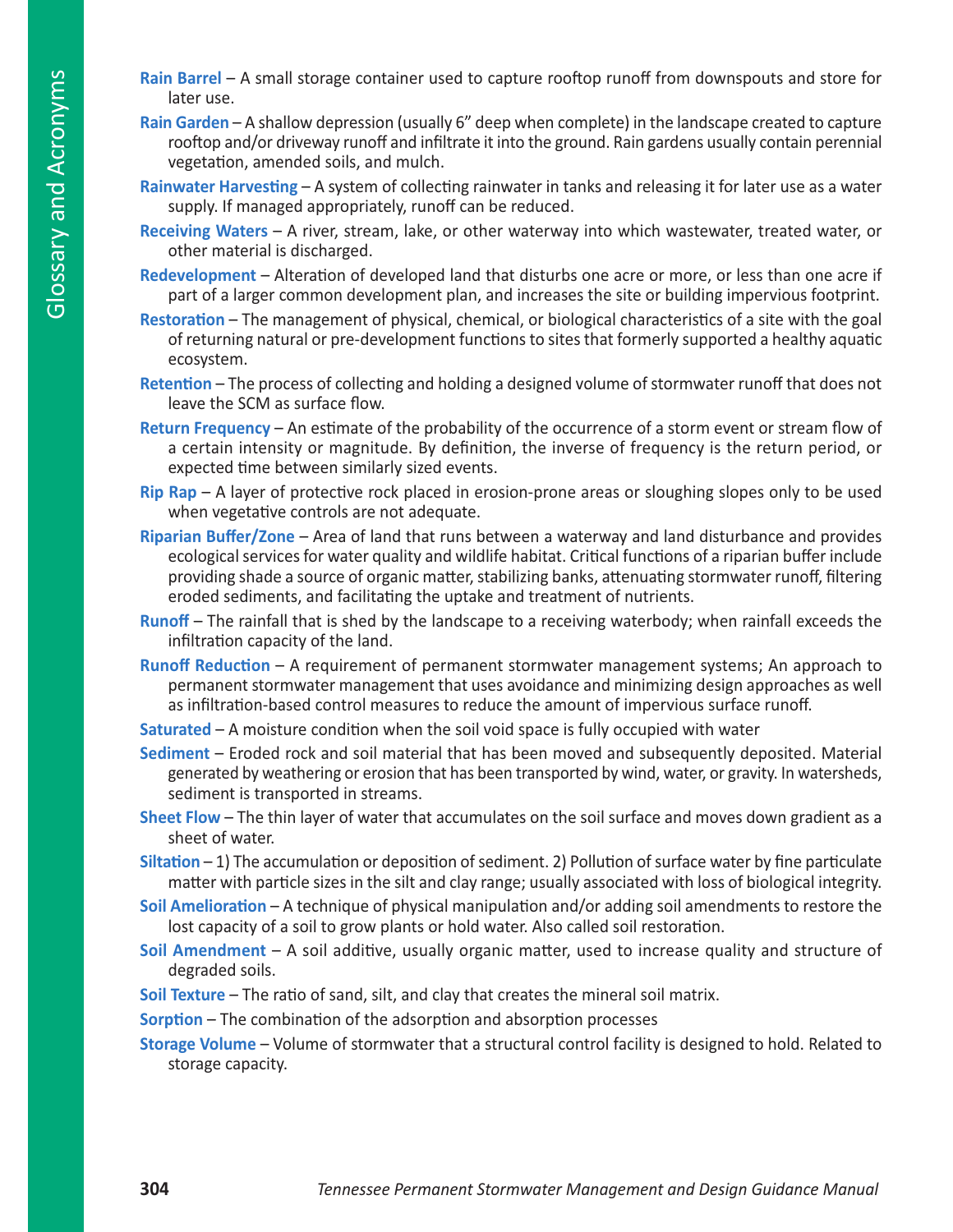- **Stormwater Control Measure (SCM)** Measures meant to directly affect the flow of stormwater and/or contaminants, and that have defined specifications and standards. These measures have one or both of two parts: 1) a defined surface management to encourage infiltration and contaminant removal; and/or 2) a clear Protocol defining engineering design, installation, and maintenance. A measure such as a "good forest" has just a Management, a Measure such as a manufactured stormwater treatment device has just an engineering Protocol, and a "bioretention cell" has both.
- **Stormwater Drainage/Conveyance System** Constructed and/or natural features that function together as a system to collect, convey, channel, hold, inhibit, retain, detain, infiltrate, or divert, stormwater.
- **Stormwater Facility** A constructed component of a stormwater drainage system, designed or constructed to perform a particular function. Some examples are pipes, swales, ditches, culverts, street gutters, detention basins, retention basins, constructed wetlands, infiltration devices, catch basins, oil/water separators, sediment basins, and permeable pavements.
- **Stormwater Management** Any action taken to minimize and mitigate the negative impacts of hydrologic modification and pollutant additions (associated with stormwater infrastructure. This includes physical devices and techniques, but also more general strategies like minimizing fertilizer and pesticide use, reducing illicit discharges to drains, etc. Note that Management will often take place between storm events through preventative approaches, though the purpose is to minimize contaminant availability and hydrologic impact during those events.
- **Stormwater Management Plan (SWMP)** A written plan that describes a comprehensive program to manage the quality of stormwater discharged from the MS4.
- **Stormwater Pollution Prevention Plan (SWPPP)**  A written plan that includes site maps, identification of construction/contractor activities that could cause pollutants in stormwater, a monitoring and documentation system to evaluate performance and maintenance, and a description of measures or BMPs to control these pollutants as required by state regulations.
- **Stormwater Retrofit** Updated design of a storm drainage system from a conventional system to a new system that incorporates innovative approaches to minimize impacts to water quality. Because of intensive impervious cover and utility constraints, a compromise of LID goals is usually made.
- **Stormwater Treatment Facility** A type of structure that is designed to reduce pollutants and impacts of stormwater.
- **Stormwater Treatment Wetland** A constructed wetland comprised of multiple cells that receive and treat stormwater runoff.
- **Stormwater Utility** A municipal governing body that operates a stormwater system which provides for the collection, treatment, storage and disposal of stormwater provides benefits and services to all property within the incorporated city limits and, in doing so, shall administer and enforce all policy and ordinance pertaining to stormwater runoff and have the authority to assess user fees.
- **Surface Water**  Water collected on the landscape in a stream, river, lake, or ocean (Note: there are no estuaries in Tennessee).
- **Suspended Solids** Sediment that is entrained in the water column and transported downstream in suspension and forms deposits.
- **Swale**  A shallow drainage conveyance with relatively gentle side slopes and longitudinal grade and generally conveys flows of less than one foot of water depth.
- **Technique** Method or operation that progresses or sustains progress from one state of management to another higher-functioning management. These can fall in either of two general categories:
	- 1) Methods of getting from "here" to "there"; from the presumed worst-case condition immediately following development to the desired management endpoint. The Techniques used in a specific site design will vary greatly depending on these starting conditions. For example, if an area of "good forest" is left undisturbed, no Technique at all is necessary to achieve a "good forest" management. On the other hand, if the post-construction condition is a bare highly-disturbed mixture of surface and subsoil and is heavily compacted by traffic, the required techniques to achieve a "good forest" management in 15 years may well include the following: soil ripping; soil amendments; temporary vegetative cover; slope erosion control to allow establishment of the temporary vegetation;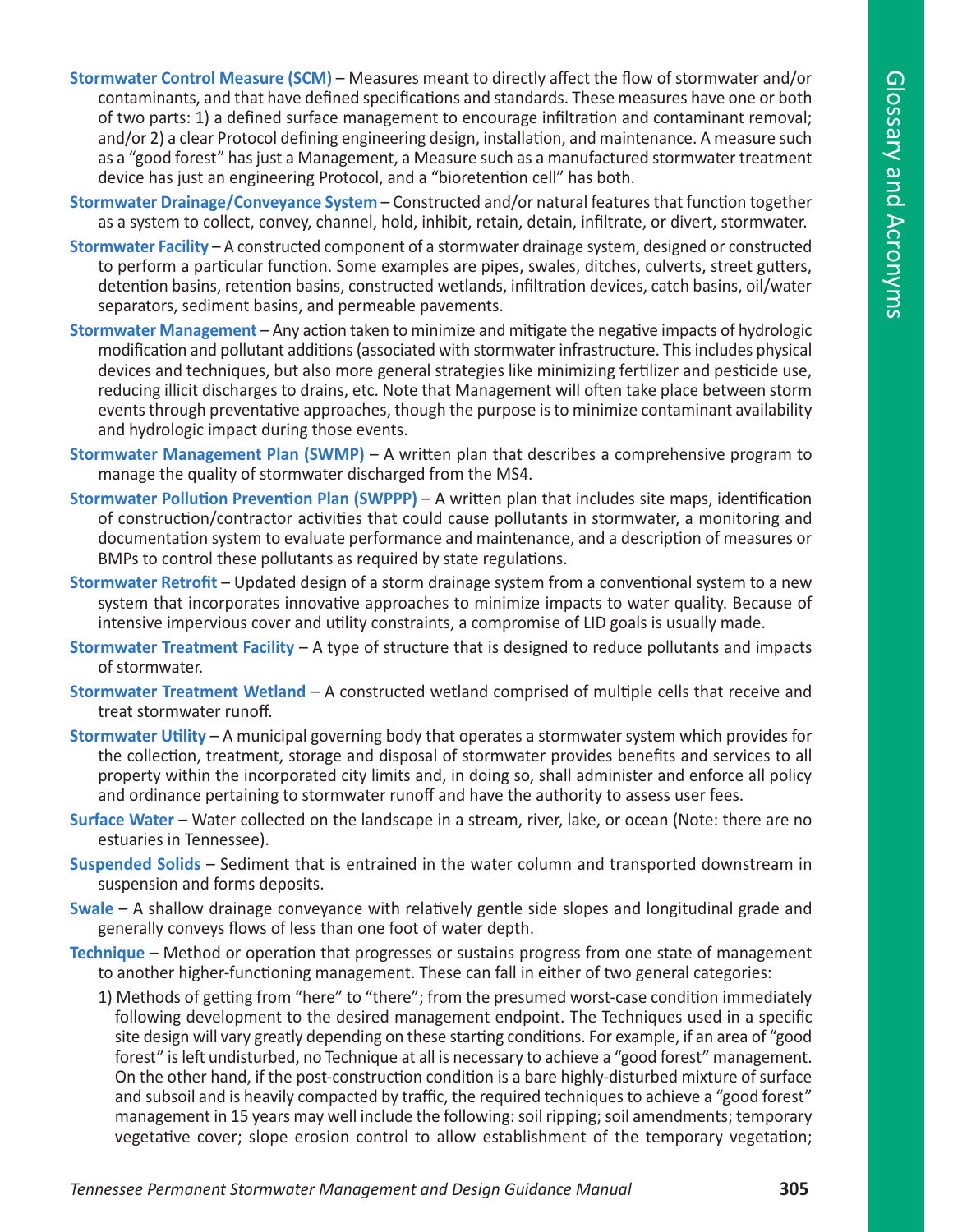planting of trees of a specified type, size, and density; and perhaps fertilization and irrigation schemes and other maintenance requirements.

- 2) The operations necessary to maintain the required trajectory towards the desired design condition, and to maintain that condition once it is achieved. In other words, the protocol for maintenance of a "good forest" management may refer to Techniques for tree thinning, tree fertilization, and invasive removal. Note that the protocol for a "fair forest" management might refer to the same techniques, but with less intensive requirements.
- **Tennessee Runoff Reduction Assessment Tool (TNRRAT)**  A computer program that allows designers and plan reviewers to assess whether a project plan meets runoff reduction and pollutant removal requirements based on modeled performance-based outcomes.
- **Treatment Train**  A series of structural BMPs that maximizes stormwater treatment by maximizing the number of unit treatment processes achieved in facilities.
- **Turbidity** A measurement of the clarity of water, which is indicative of the light transmissivity and relates to suspended solids in the water column.
- **Ultra Urban** Urban land use that has a high percent impervious.
- **Underdrain** A perforated pipe in the bottom or at a design elevation of a treatment facility that conveys treated water downstream.

**Vegetated Swale** – A swale lined with vegetation (see swale) that may or may not have storage capacity.

**Water Quality Buffer** – A setback from the top of a waterbody bank of undisturbed vegetation, including trees, shrubs, and herbaceous vegetation; enhanced or restored vegetation; or the re-establishment of native vegetation bordering streams, ponds, wetlands, springs, reservoirs or lakes, which exists or is established to protect those waterbodies.

**Water Quality Swale** – A swale lined with vegetation with storage capacity in engineered media.

**Water Quality Volume** – Volume of runoff to be captured and treated for pollutants in order to meet water quality regulations/limits in receiving waters. Check local municipal program for specific requirements. Also called Treatment Volume (TV).

**Water Table** – The depth at which soil is saturated with water.

- **Waters of the State**  As defined by the Tennessee Water Quality Control Act as any and all water, public or private, on or beneath the surface of the ground, which are contained within, flow through, or border upon Tennessee or any portion thereof except those bodies of water confined to and retained within the limits of private property in single ownership which do not combine to effect a junction with natural surface or underground waters.
- **Watershed**  Land area that drains surface water and groundwater to a point of reference. See Section II B for information on Tennessee Watersheds.
- **Wet Weather Conveyance** Man-made or natural watercourses: 1) that flow only in direct response to precipitation runoff in their immediate locality; 2) whose channels are at all times above the groundwater table (excluding piped systems), that are not suitable for drinking water supplies, and 3) in which hydrological and biological analyses indicate that, under normal weather conditions, due to naturally occurring ephemeral or low flow, there is not sufficient water to support fish, or multiple populations of obligate lotic aquatic organisms whose life cycle includes an aquatic phase of at least two months.
- Wet Pond An SCM that treats stormwater in a permanent pool of water to remove common pollutants from urban stormwater runoff through sedimentation, biological uptake, and microbial conversion.
- **Wetland** Those areas that are inundated or saturated by surface or ground water at a frequency and duration sufficient to support, and that under normal circumstances do support, a prevalence of vegetation typically adapted for life in saturated soil conditions. Wetlands generally include swamps, marshes, bogs, pocosins, fens, and similar areas.